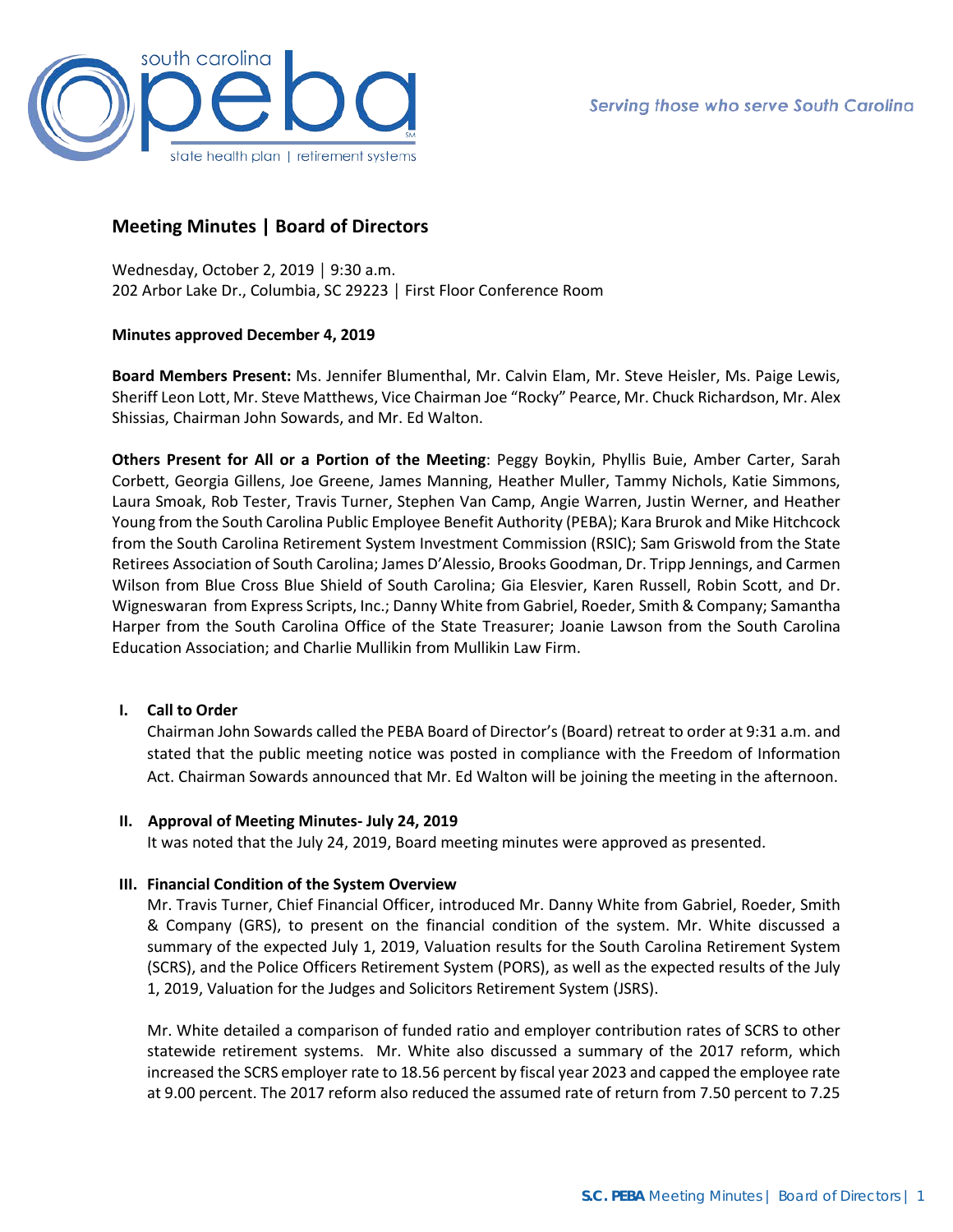percent, and decreases the maximum funding period by one each year to a 20-year funding period in 2027.

Mr. White turned the discussion to financial stress testing, which is an analysis designed to determine the ability of a given financial instrument to deal with an economic crisis. Mr. White advised that stress testing identifies the stressors to the system for purposes of optimizing policies and procedures to improve sustainability, and educate stakeholders of the potential risk.

Mr. White outlined the experience study timeline and process, and stated that the Board adopted the assumptions that will be used to prepare the 2020 actuarial valuation at the April 2019 Board meeting. Key assumptions include the retiree mortality assumption; payroll growth assumption; other demographic assumptions; and the investment return assumption.

Mr. White discussed information related to his second presentation on challenges that many systems encounter, including the implications of increasing pension cost and the implications of increasing contribution rates, and discussed possible alternatives to each.

It was noted Mr. Steve Matthews recused himself and left the room during a discussion related to Santee Cooper. Mr. Matthews provided Chairman Sowards and appropriate staff with a copy of his recusal letter which is attached, for the record.

#### **IV. RSIC Investment Performance Update**

Mr. Mike Hitchcock, Chief Executive Officer, from the South Carolina Retirement System Investment Commission (RSIC), presented an investment performance update for the period ending June 30, 2019, and stated that fiscal year 2019 Plan return was 5.84 percent, which was equivalent to the median pension fund return for funds of similar size (net of fees). Mr. Hitchcock advised that investment performance has improved as a result of adding US public equity exposure; improving liquidity framework; attacking the structural cost of the portfolio; de-risking real estate and private credit portfolios; and raising the bar quantitatively for private market managers. Mr. Hitchcock pointed out that prudently taking on additional risk has enhanced Plan returns, but stressed that additional risks, although necessary to achieve better returns, also increases volatility of the Plan.

Mr. Hitchcock stated that investment fees saving is a top priority and described the three types of fees including management fees; performance fees; and fund expenses. Mr. Hitchcock advised that RSIC reports all three types of fees and is a leader in investment fee transparency. Many institutions only report management fees which may represent less than half of their total fees.

Mr. Hitchcock reported that the Pension Reform Bill passed in 2017, drastically improved the cashflow profile of SCRS, which reduces Plan risk and supports asset growth. Mr. Hitchcock concluded by adding that RSIC's investments have generated a compound, annualized return of 8.48 percent over the past three years, which has significantly exceeded expectations.

#### **V. The Future of Pharmacy**

Mr. Rob Tester, Insurance Policy Director, introduced Dr. John Wigneswaran with Express Scripts, Inc., who reported on the future of pharmacy initiatives. Dr. Wigneswaran stated that there are approximately 300,000 health care applications, and many providers are currently developing an integrated central health care application to provide members the best care possible. Real-time data dictates how a patient is medically treated, and Dr. Wigneswaran provided examples of how dynamic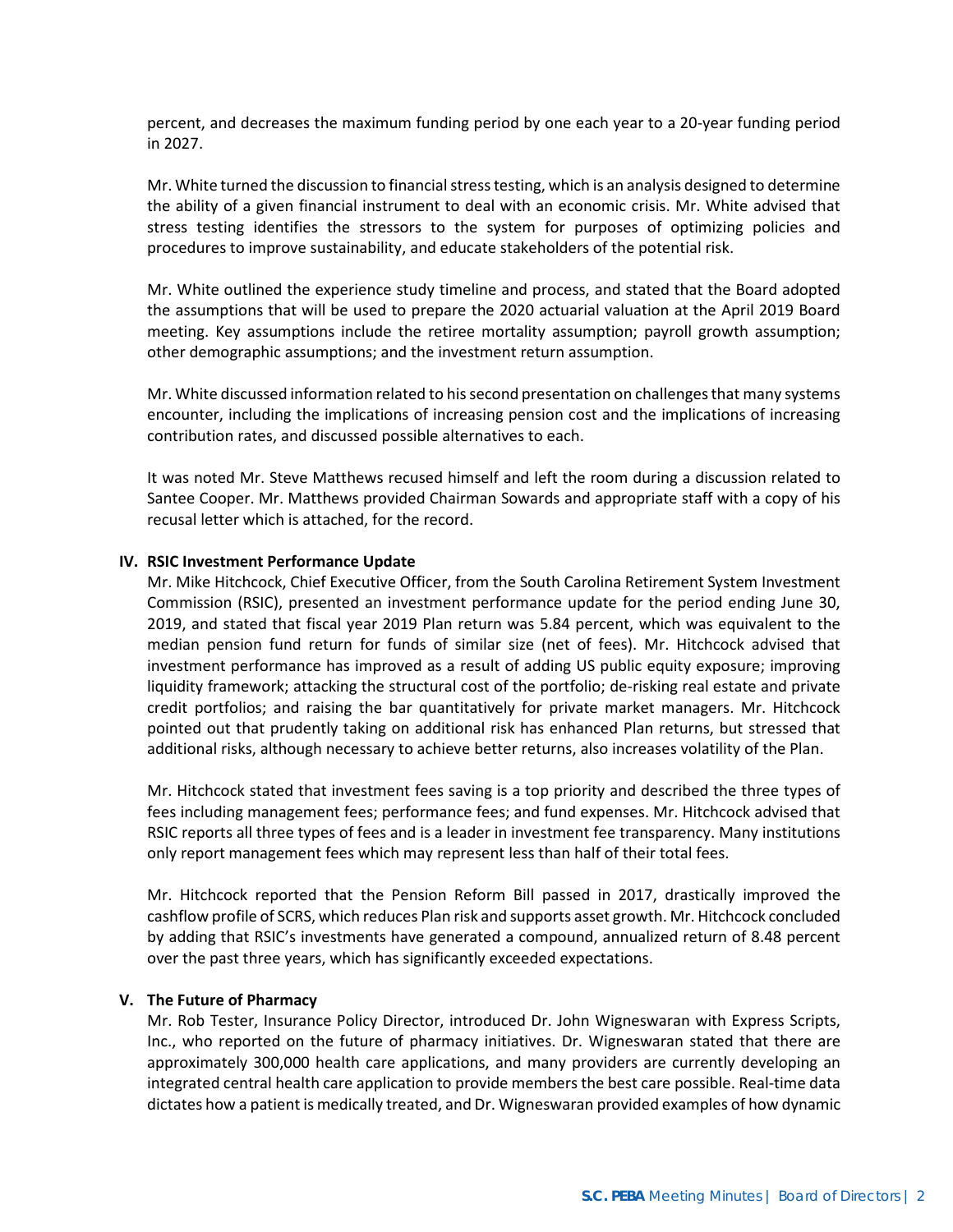consumer incentives and formularies can provide the most efficient and financially beneficial outcomes.

Dr. Wigneswaran also discussed how behavioral health platforms can help identify patients with certain behavioral health tendencies which is a critical aspect to a patient's overall health. Behavioral health platforms can also help physicians provide the correct medical and prescription drug treatment.

Dr. Wigneswaran concluded his presentation by outlining a new program called Embarc, which provides patients gene therapy medications with no out-of-pocket expenses. With the Embarc program, providers pay an amount per-member-per-month and the pharmacies and distributors are paid for the drugs through the Embarc program.

It was noted that Mr. Ed Walton joined the meeting at 1:00pm.

#### **VI. National Health Care Legislative Update**

Mr. Tester introduced Mr. James D'Alessio with Blue Cross Blue Shield of South Carolina, to present on current federal legislative efforts in healthcare, particularly around the high cost of prescription drug pricing and surprise medical billing. Mr. D'Alessio stated that there is a high public demand to curtail the rising cost of prescription drugs, and pharmaceutical lobbyists are by far the largest and most well-funded lobbyists in Washington, DC.

Mr. D'Alessio turned the discussion to current legislation created to limit surprise medical balance billing, which is not prevalent in South Carolina, but is a major concern in larger states throughout the country. Both bills were discussed within the context of the current political environment and its impact on the chances of enactment.

#### **VII. Approval of 2021 Initial State Health Plan Budget Requirements**

Mr. Tester reviewed the preliminary fiscal year 2021 State Health Plan budget requirements and stated that no increase in State Health Plan employer or employee rates will be required to sustain the Plan of Benefits for 2020. Accordingly, there will be no health insurance annualization required for the July-December 2020 period. Mr. Tester advised that effective January 1, 2021, total contribution rates are expected to increase 3.9 percent.

Mr. Rocky Pearce made a motion, which was seconded by Mr. Matthews and passed unanimously, to approve the 2021 initial State Health Plan budget, and to request full funding of the adult well visits on an annual basis with no patient cost sharing.

#### **VIII. 2019- 2021 Strategic Plan Approval**

Ms. Sarah Corbett, Chief Operating Officer, presented an update to the 2019-2021 Strategic Plan to the Board for approval. It was noted that the updated Strategic Plan incorporates four different documents including the 2019-2021 Strategic Plan; 2019-2021 Strategic Staff Actions; FY 2019 Completed Strategic Staff Actions; and 2019-2021 Strategic Key Measures. Ms. Corbett reviewed the six goals of the Strategic Plan which remains the same and stated that there are additional staff action items along with updated key measures.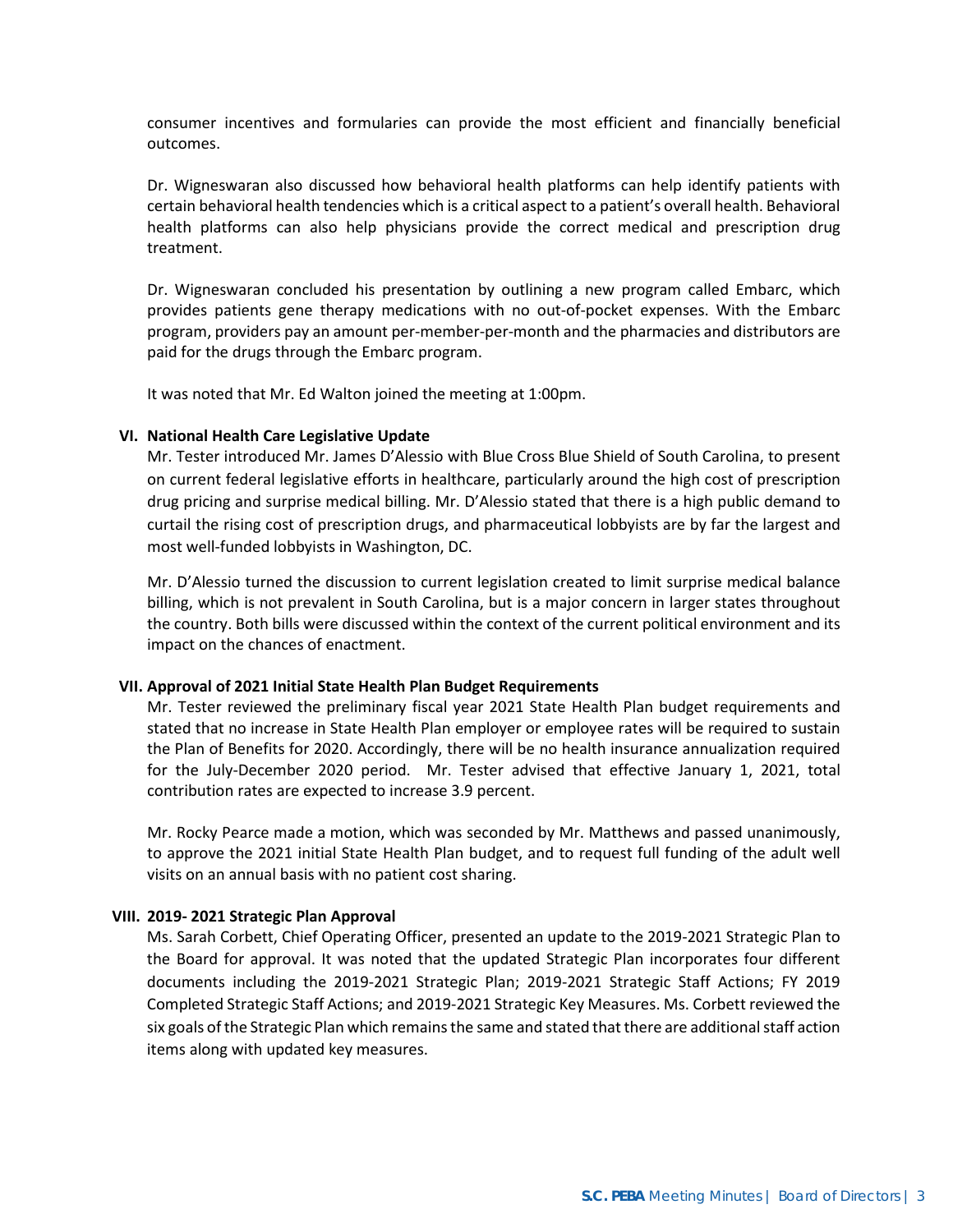Mr. Pearce made a motion, which was seconded by Mr. Steve Heisler, and passed unanimously, to approve the 2019-2021 Strategic Plan as presented.

#### **IX. Approval of 2020 Board and Committee Meeting Dates**

Ms. Peggy Boykin, Executive Director, reviewed the proposed 2020 quarterly Board and Committee meeting dates, and noted that the Board retreat next year will be two days with the first day dedicated to educational training and the second day dedicated to Committee meetings and regular Board meeting agenda items.

Mr. Alex Shissias made a motion, which was seconded by Mr. Heisler and passed unanimously, to approve the 2020 Board and Committee meeting date schedule.

## **X. Old Business**

#### **Director's Report**

Ms. Boykin stated that draft financial statements have been submitted to the Comptroller General's Office and PEBA's external auditor, CliftonLarsonAllen, will be at the December 4, 2019, Board meeting to present the audited financial statements to the Board.

Ms. Boykin advised that Funston Advisory Services is completing the final stages of the fiduciary audit and they will also be at the December 4, 2019, Board meeting to present the final fiduciary audit to the Board.

Ms. Boykin reported that PEBA will present the 2021 State Health Plan Budget to the Governor's office Thursday, October 3, 2019, at 3:45 p.m.

Ms. Boykin stated that the Senate Finance Retirement Special Subcommittee met on September 24, 2019 and heard an update on investment performance by Mr. Mike Hitchcock from RSIC. The Subcommittee expects to meet again before the end of the year to begin discussions on retirement system plan design.

Ms. Boykin pointed out that Mr. White from GRS will present the Retirement Systems Actuarial Valuations at the December 4, 2019 Board meeting. GRS will also conduct the 2020 Actuarial Experience Study which should be presented at the March 4, 2020, Board meeting.

Ms. Boykin advised that Empower Retirement was selected through the Request for Proposal (RFP) process to continue as PEBA's third party administrator for the South Carolina Deferred Compensation Plan with a new contract period beginning January 1, 2020.

Ms. Boykin reported that PEBA conducted an on-site disaster recovery and business continuity test with Sunguard Availability Services in August 2019, and PEBA is working with the State Information Technology department on a potential transition to a new state contract with TierPoint.

Ms. Boykin added that the 2019 Benefits at Work (BAW) conference was held August 26-28, 2019, at the Columbia Metropolitan Convention Center. This conference is dedicated to informing employers on open enrollment and benefit changes for 2020, and PEBA has received excellent feedback from employers on the presentations provided.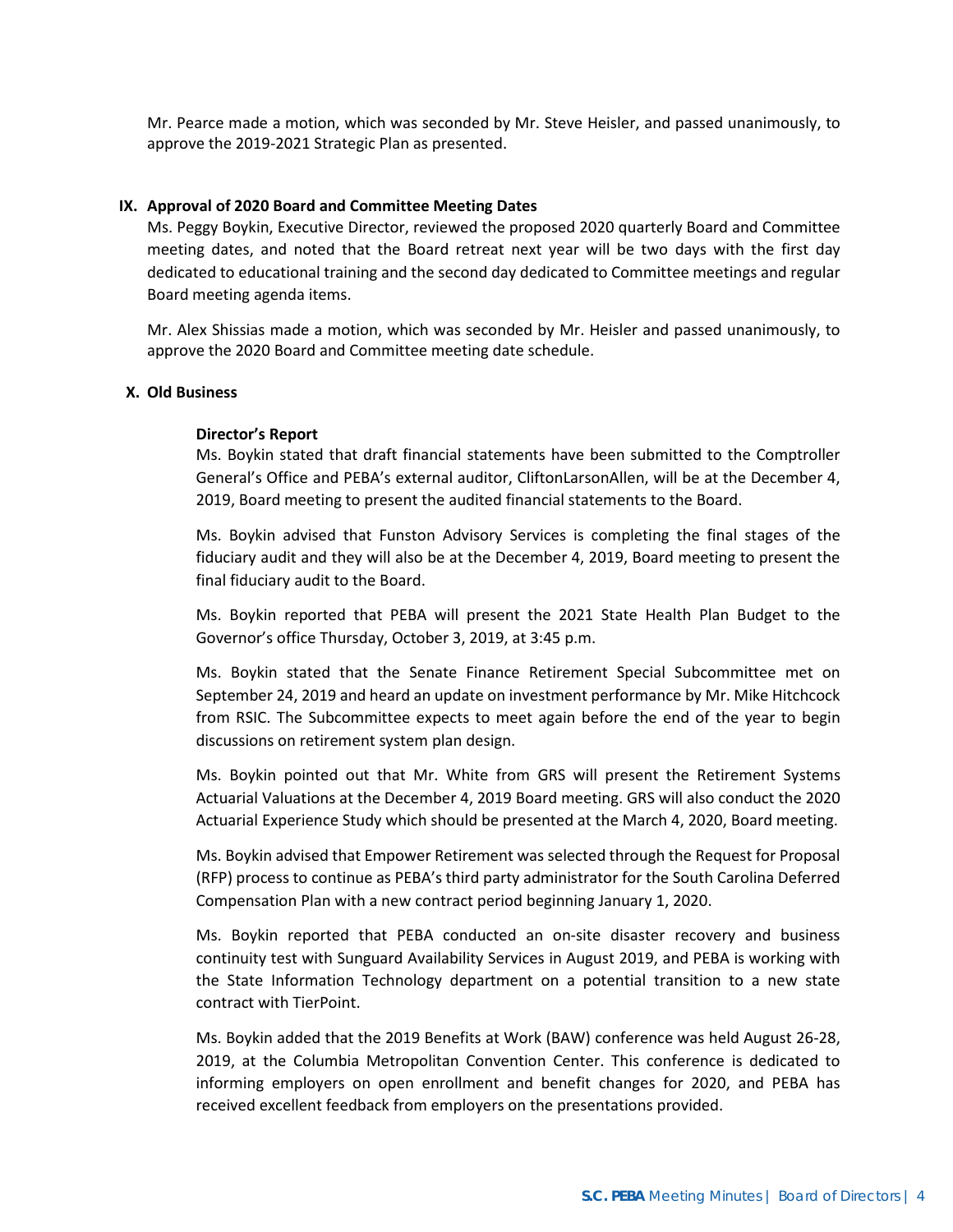Ms. Boykin stated that PEBA's fiscal year 2018-2019 Accountability Report has been submitted to the General Assembly and highlighted some of PEBA's recent efforts to lower State Health Plan (SHP) costs including:

- 1. Implementation of the site-of-care initiative for the SHP which is estimated to save the Plan approximately \$625,000;
- 2. Effective January 1, 2019, PEBA transitioned to the new Preferred 90 Network for an annual estimated savings of \$1.66 million;
- 3. PEBA has obtained \$15.9 million in prescription drug pricing guarantee reconciliation and has validated \$603.2 million in pharmacy rebates and \$370.5 million in Medicare subsidies through the life of the current contract;
- 4. Effective January 1, 2019, adult well visits were added as a covered benefit for SHP members and has been significantly well received by members. Ms. Boykin stated that PEBA's employee wellness program, Yes2Health, continues to be successful as well;
- 5. Based on the latest CEM Benchmarking survey, PEBA's total pension administration cost was \$36 per active member and annuitant, compared to the peer average of \$80 per active member and annuitant. This demonstrates that PEBA provides a high level of customer service at a relatively low cost.

## **Roundtable Discussion**

At the conclusion of the Director's Report, Chairman Sowards provided an opportunity for a roundtable discussion. Board members praised Ms. Boykin and PEBA staff for their hard work and tremendous efforts throughout the year.

Chairman Sowards reminded Board members about the 2017 legislation that states Board members may serve two consecutive four-year terms and protects Board members from being removed before their term expires, unless approved by the Governor. It was noted that terms of Board members appointed by the Governor, along with representative and nonrepresentative Board members appointed by members of the General Assembly have staggered term limits.

#### **XI. Adjournment**

There being no further business, and upon motion by Mr. Heisler, which was approved unanimously, the Board meeting adjourned at 3:17 p.m.